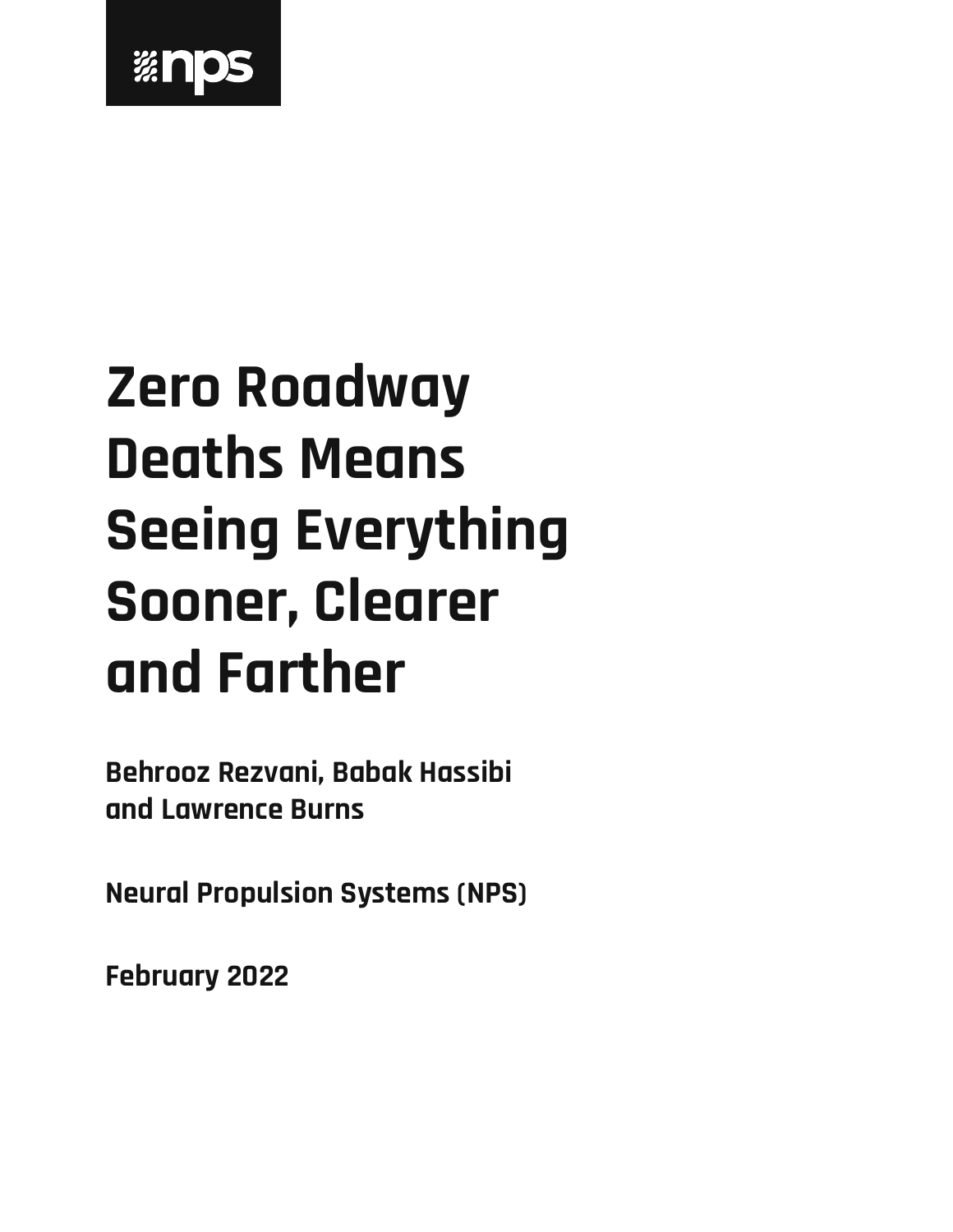# **Introduction**

While you read this article, forty people will likely die on the world's roadways and fifteen hundred will likely be injured. The global epidemic causing this trauma surfaced over a century ago in London when Bridget Driscoll became the first person killed in a motor-car accident. Today, this epidemic accounts for over 1.3 million fatalities and 50 million injuries per year, with half being pedestrians and cyclists.

While roadway safety has improved over the past several decades, all countries continue to face formidable challenges. To accelerate progress, **Vision Zero** in Europe, **The Road to Zero Coalition** in the U.S., and the recently announced **U.S. National Roadway Safety Strategy** have embraced zero roadway deaths as the objective, not just improved safety. As stated by U.S. Secretary of Transportation Pete Buttigieg, "**our goal is zero deaths** — where one day no one has to say goodbye to a loved one because of a traffic crash."

Wayne Gretzky, the world's greatest hockey player, taught us that it is important to skate to where the puck is going to be, not to where it has been. In this context, roadway safety strategies need to anticipate advances in digital and electronic technology and comprehend what this can contribute as part of a future system leading to zero deaths.

Advances in radar, LiDAR, processors and analytics are allowing vehicles to sense what is up ahead and around much better than humans can see. These advances should be an integral part of future roadway transportation systems because the better vehicles can see objects in their paths, the better they can respond (with and without human supervision) to avoid accidents. This enhanced vehicle safety will, in turn, influence what is required of the rest of the roadway transportation system (e.g., roads and traffic laws) to enable zero fatalities.

Given how technology continues to improve vehicle sensing, this paper addresses three questions:

- How well must vehicles see to enable zero roadway deaths?
- What is required to see this well?
- can these requirements be met?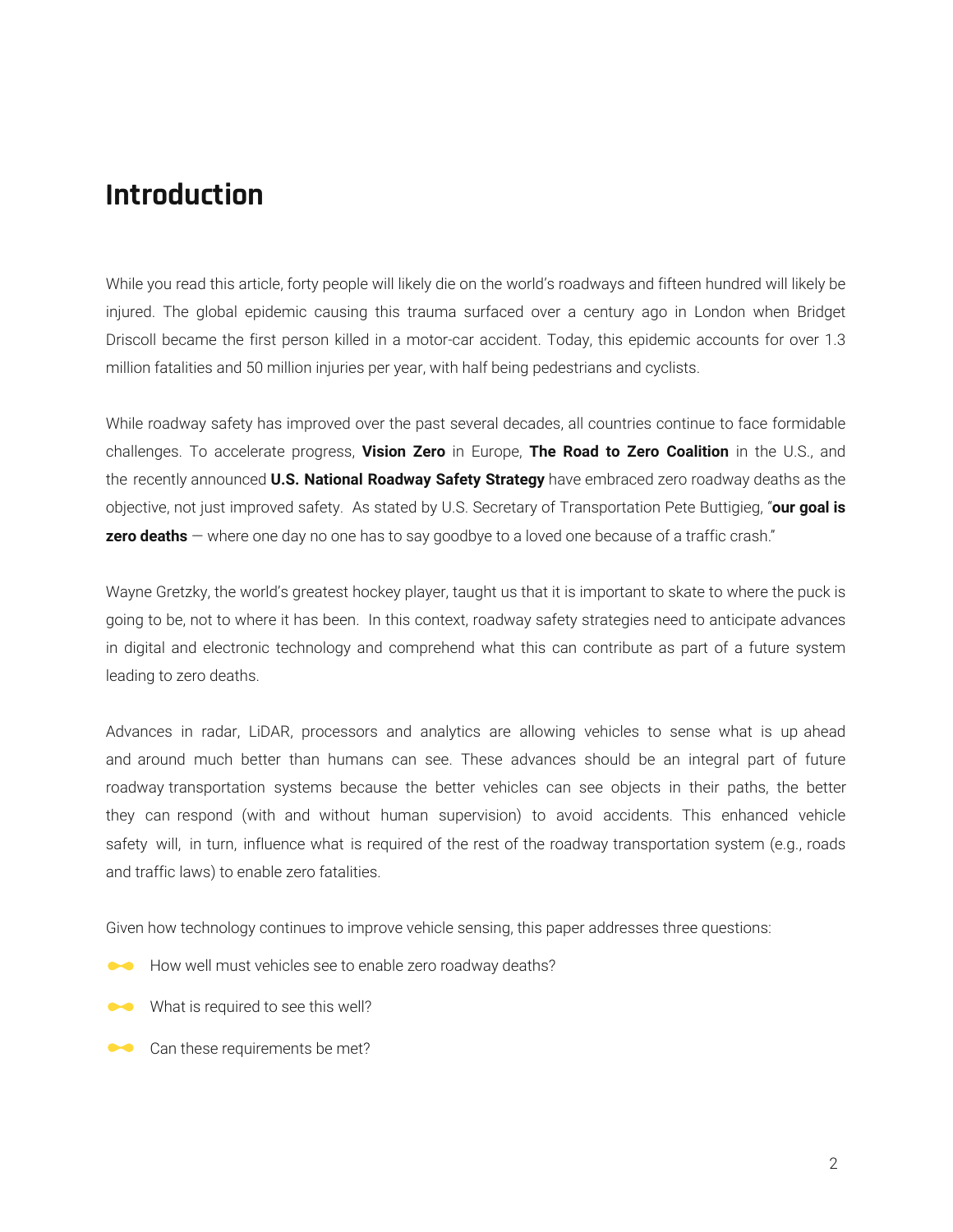We believe answers to these questions will be useful to industry analysts, engineers, researchers, academics, executives, and government officials as they consider their approaches to attaining zero roadway deaths. To support our conclusions, it is necessary to introduce and apply advanced concepts in sensing and computation. Hopefully, these concepts are explained sufficiently so they can be understood by a broad audience and also convince subject matter experts that our answers are sound.

Based on principles from physics and information theory, we conclude it is possible for sensors to see well enough to enable zero roadway deaths. And, based on demonstrated prototype testing of NPS's sensing and processing platform, we conclude commercially viable and scalable technology exists to do this, and it is realistic to build such a system.

In order to see soon enough, clear enough and far enough to enable zero roadway deaths, vehicles must be able to process a surge of sensor data for the worst roadway conditions. We will show that this requires sensing and processing a peak data rate on the order of 100  $\times$  10<sup>12</sup> bits per second (100 Terabits per second). This immense requirement is 10 million times greater than the sensory data rate from our eyes to our brains<sup>1</sup>.

We will also show that sensing and processing 100 Tb/s can be accomplished by combining breakthrough analytics, advanced multi-band radar, solid state LiDAR, and advanced "system on a chip" (SoC) technology. Such an approach will allow companies developing advanced human driver assistance systems (ADAS) and fully autonomous driving systems to accelerate progress. The key question for these companies should be "What must be true to get to zero roadway deaths?". We have concluded that sensing and processing about 100 Tb/s is one of these necessary requirements and this is indeed possible.

<sup>&</sup>lt;sup>1</sup> Neuroscientists believe that the input sensory data rate from human eyes to human brains is about 10 X 10<sup>6</sup> bits per second (10 Megabits per second). https://www.britannica.com/science/information-theory/Physiology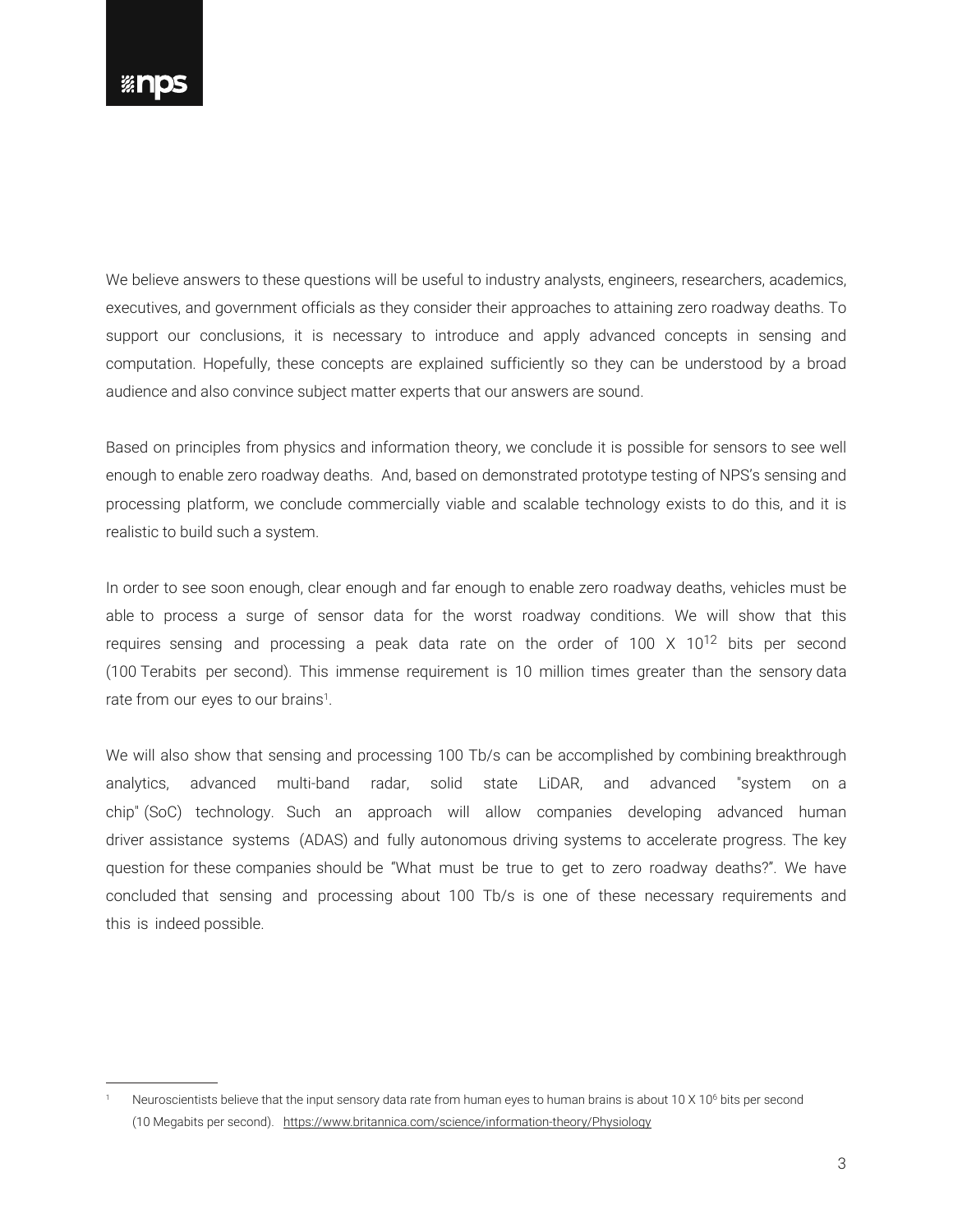# **How Well Must Vehicles See to Enable Zero Roadway Deaths?**

# Safety Margins

Consider a truck driving on a road when an unexpected hazard (like a deer) enters the road up ahead (Figure 1). To prevent an accident, the truck must stop before hitting the hazard. The stopping distance is the distance traveled during the time it takes the driver to sense there is something up the road and perceive what it is, and the time it takes for the vehicle to stop once the driver applies the brakes.



Under ideal circumstances, the road is straight and flat, the weather is dry and sunny, the driver is alert and law-abiding with a keen mind, the brakes are properly sized for the load with unworn pads, and the tires have good treads and proper air pressure. In this case, stopping distance is minimized and predictable based on vehicle speed and the coefficient of friction.

Unfortunately, the ideal case rarely exists. Roads are curved and sloped, it can be rainy/snowy/foggy and dark, drivers get distracted and impaired, brake pads and tires wear, loads and speeds exceed limits, and tire pressure is not always appropriate. These realities mean the stopping distance is often much greater than ideal and crashes occur. They also mean that to have zero roadway deaths, driving systems with and without human supervision must account for the worst conditions.

Figure 2 illustrates how seeing sooner, clearer and farther provides a safety margin to deal with less than ideal conditions.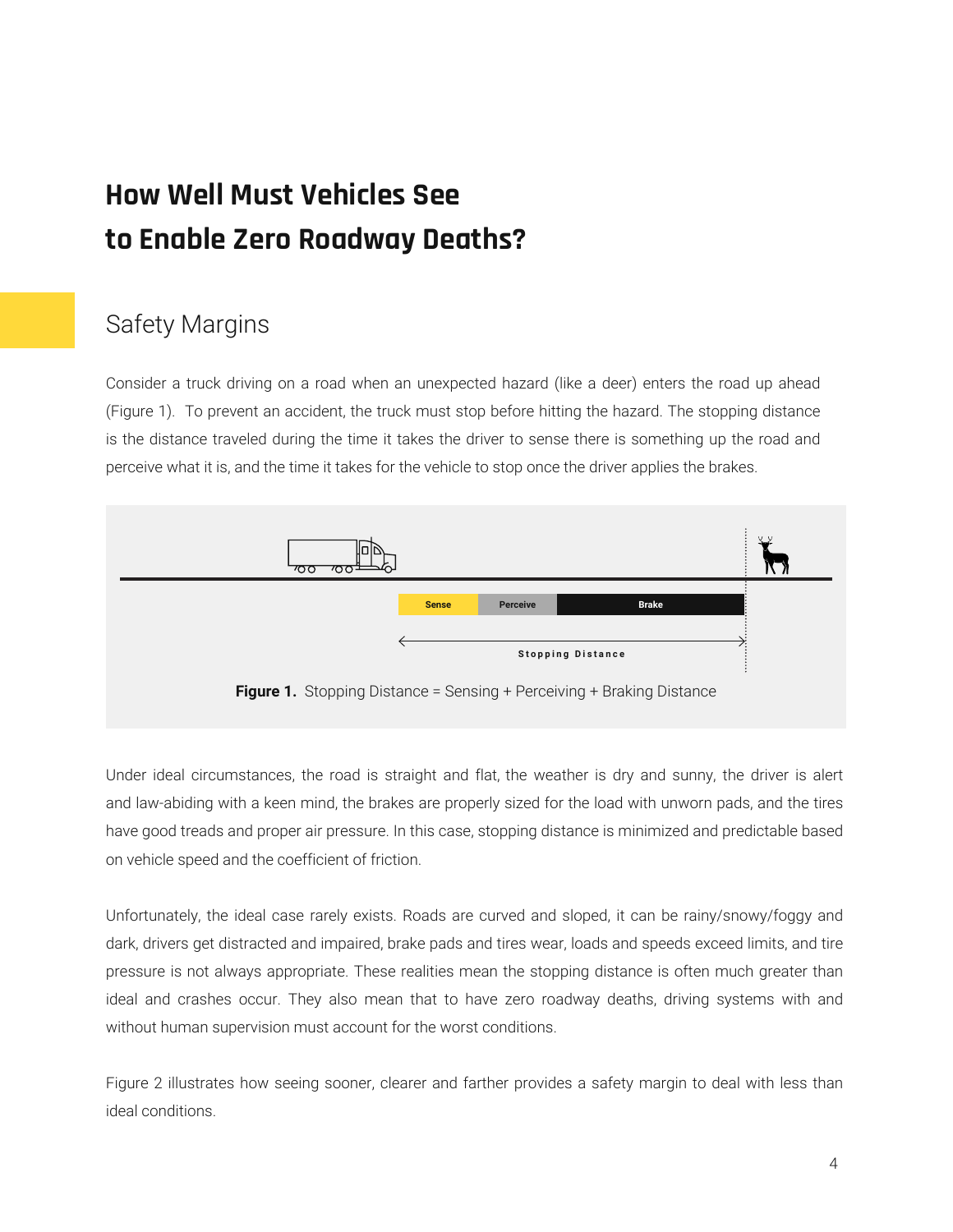

Seeing sooner reduces sensing time (so perception can start earlier), seeing clearer reduces perception time (so braking can start earlier), and seeing farther allows sensing to start earlier. The safety margin provided by enhanced sensing allows worst-case conditions to be handled before a crash occurs and smoother braking under non-worst-case conditions.

Figure 2 shows that to prevent accidents, vehicles must see objects in their paths soon enough, clear enough, and far enough to be able to stop in time under the **worst conditions**. These worst conditions include:

- rain, snow, ice, fog, and darkness
- **Maximum allowable speeds given road designs**
- curves, slopes, buildings and canyons that can obstruct vision
- lower bounds on brake conditions relative to loads and tire conditions relative to temperature, pressure  $\bullet$ and surface friction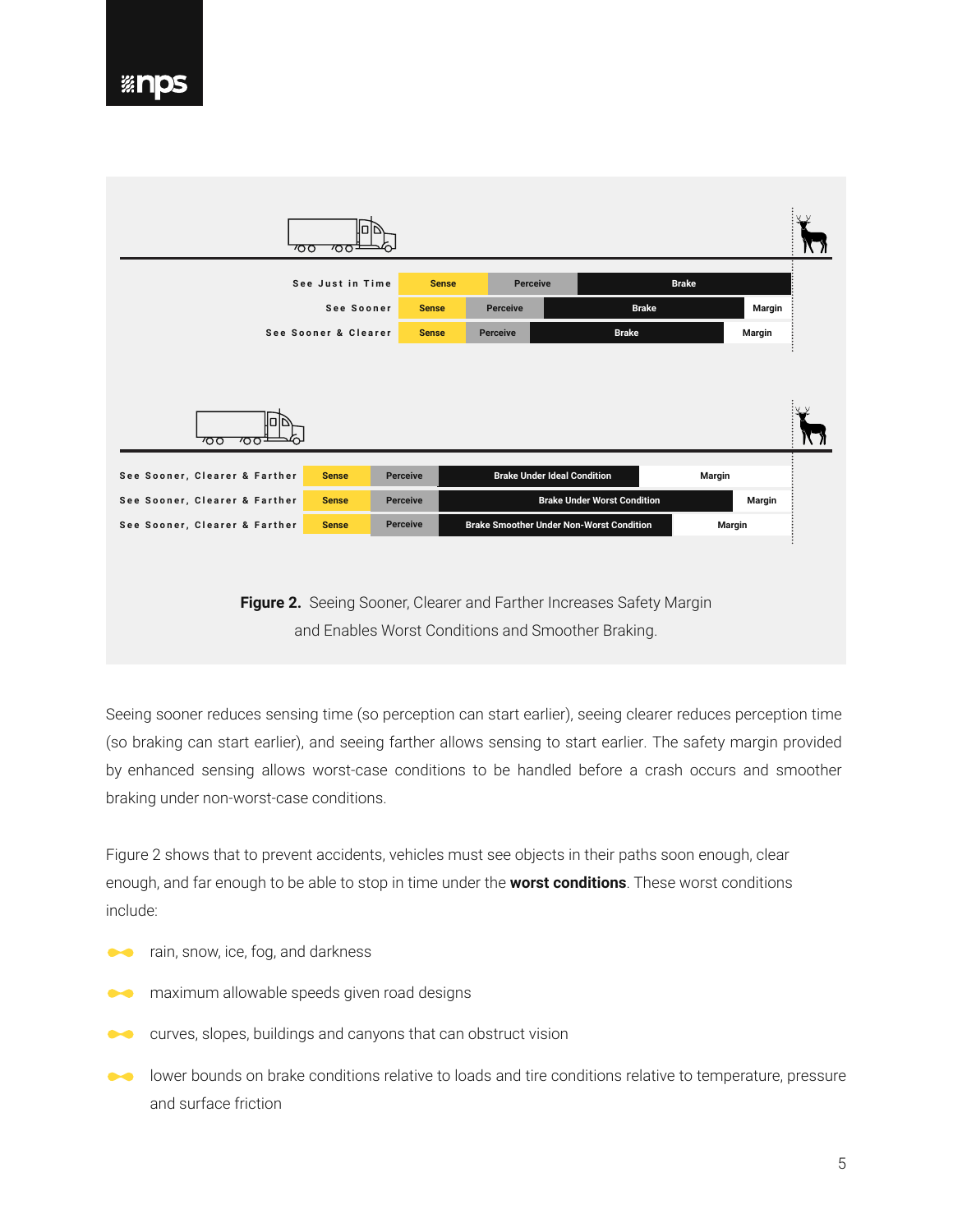#### Required Data Rates

To determine how well a vehicle must see to eliminate preventable roadway deaths, we need to know the data rate (bits/sec) required to reconstruct the worst-case scenario with sufficient precision (fidelity) and frequency (frames/sec) for the vehicle to be able to stop in time when it is possible to do so given a hazard in its path. For zero roadway deaths, high precision is required which means a very detailed scene must be rapidly updated. As we show below and in the Appendix, this results in a huge data rate and requires an innovative sensing and processing platform to generate and assimilate the data.

As shown in Figure 3, a vehicle must see horizontally 360° around at short range and up-the-road within a narrow sector at long range. It must also see vertically at short and long range based on elevation angles.



The data contained in the physical scene encompassed by the gray and yellow space is obtained by converting continuous analog signals representing physical measurements into time separated 0 and 1 digital streams to represent information.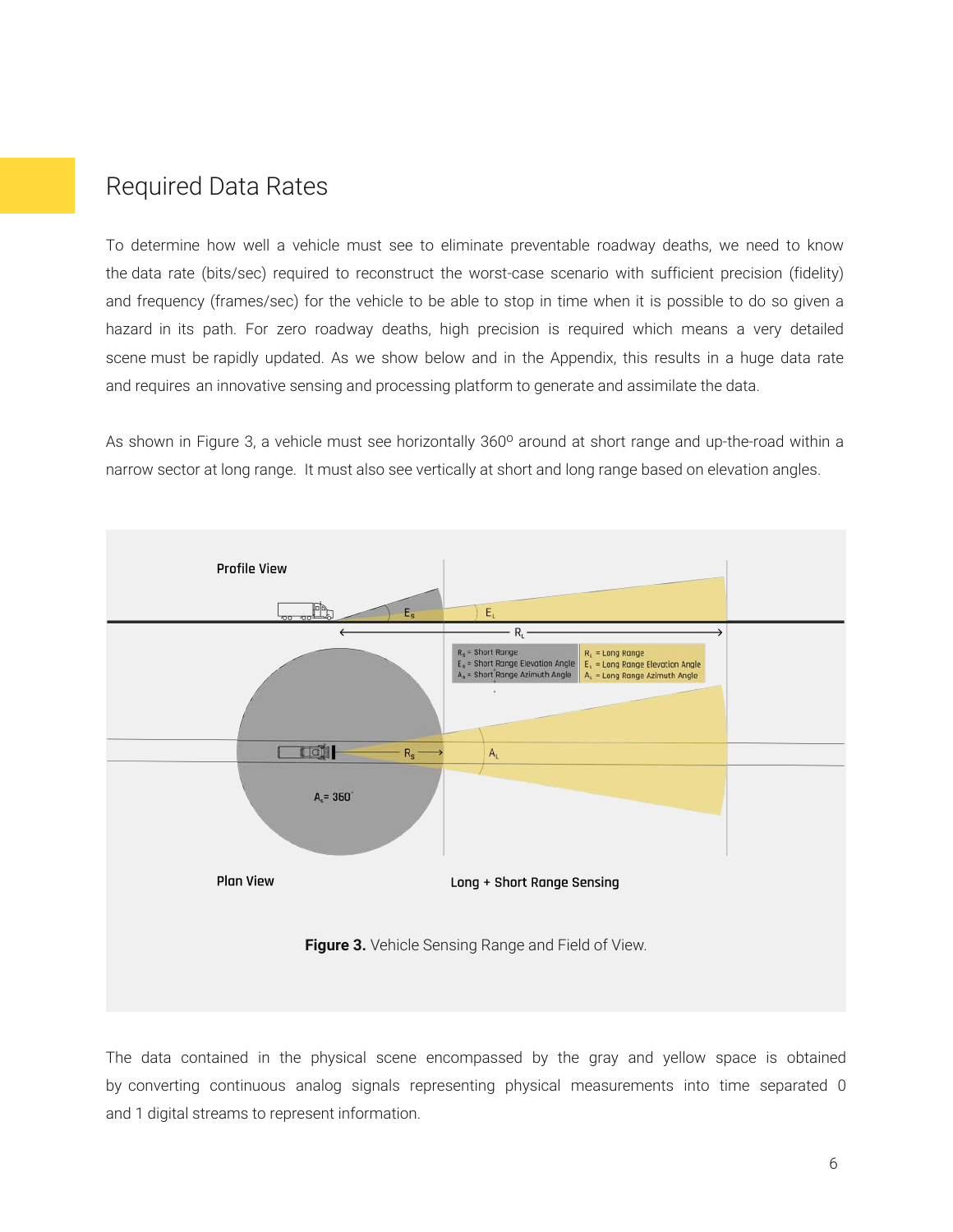#### *<b>MNDS*

Reconstructing the scene with sufficient precision requires the gray and yellow space to be segmented into small "cube-like" building blocks called voxels (think pixels with a third dimension). Greater precision can be attained by interrogating larger numbers of smaller voxels.

When radar and LiDAR sensors interrogate raw data in voxels, they need to reliably detect whether a target or multiple targets are there and avoid false alarms. Because analog signals must be detected in noisy environments, sensors must probe voxels numerous times to attain state of the art reliability greater than 90% and false alarms at a frequency less than one-in-a-million. And, to prevent accidents, this performance must be attained for the weakest signal-to-noise ratio (SNR) at the maximum range (i.e., worst-conditions).

Thus, to determine the data rate required to prevent roadway deaths for worst conditions, we must know:

- the required sensor ranges and fields of view around and ahead of the vehicle
- **the required sensing precision and corresponding fidelity of the reconstructed scenes**
- the required frequency at which the scenery must be captured (the system frame rate in Hz)
- the number of bits in the analog-to-digital converter determined by the minimum to maximum signal range within a voxel
- the energy the sensor sends to probe scenes to reliably recover a target in worst conditions at maximum distance (this energy determines the required number of signal repetitions)

The Appendix uses representative values of these key variables and formulas based on physics principles and information theory to calculate the required data rate for zero roadway fatalities. The representative values are for:

- light-duty vehicles, such as personal cars, operating in urban and suburban settings encountering  $\bullet$ extreme worst-case conditions resulting from the need to see around corners and through occluding objects
- long-haul trucks operating on interstate & state highways encountering extreme worst-case conditions  $\bullet$ resulting from the braking dynamics of tractor-trailer rigs, high vehicle speeds and masses (including load mass), and variation in brake and tire conditions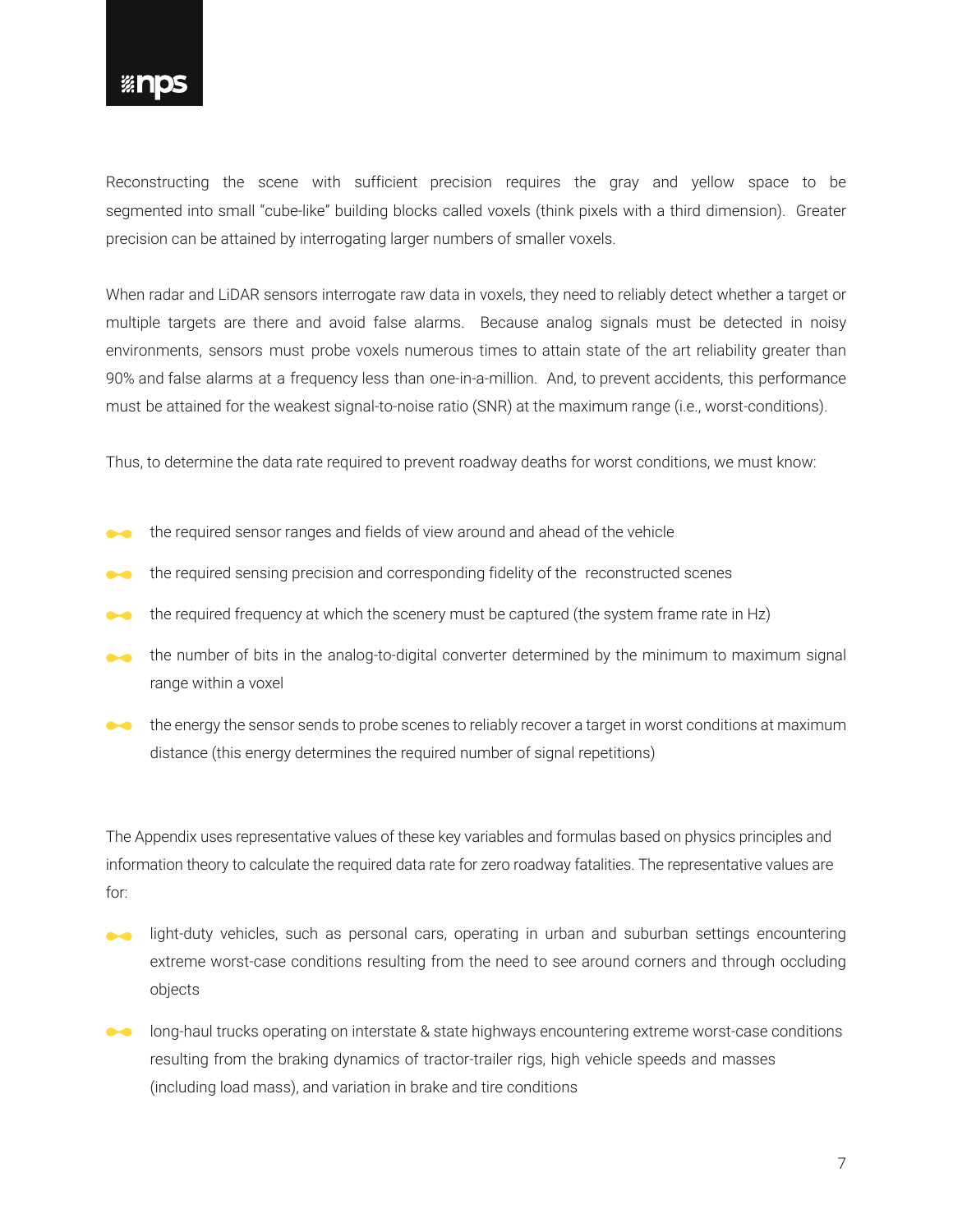Light-duty vehicles in metropolitan areas require shorter long-range sensing than long-haul trucks due to lower vehicle speeds and masses, but higher data sampling rates to see around corners and through occluding objects.

Our calculations indicate that in both cases about 3 billion voxels in the combined short and long range scenes in Figure 3 need to be probed by the sensors to attain the required precision for zero roadway fatalities. Voxels located farthest from the vehicle are larger (around 8 cubic feet) than the average voxel (around 1/3 cubic foot) and require orders of magnitude more sampling than voxels nearby.

Our calculations also indicate that in both cases the required data rate for the entire gray and yellow space to enable zero roadway deaths under worst-case conditions approaches a staggering 7 X 10<sup>15</sup> bits per second (7 Petabits per second)! This assumes that we interrogate each voxel with scanning radar and/or LiDAR with the azimuth and elevation angles being swept by beams and the range being swept by collecting time samples. This method of observation is the same as what scientists use at CERN Super Collider looking for novel particles<sup>2</sup>, or James Web Telescope looking for very faint signals.

Neuroscientists<sup>3</sup> believe that the input sensory data rate into the human brain is about 11 Mb/s worth of information with vision accounting for 10 Mb/s. We need microscopes, telescopes, and CT & MRI scanners because human-eye optical capabilities are limited and we cannot see beyond the visual spectrum. If humans had X-ray vision and superhero capabilities like Superman, then perhaps we could sense and interpret data rates on the order of Petabits per seconds and process this information flow fast enough to avoid all car accidents. But, there are things we simply cannot do. Compared to 7 Pb/s, humans see at just about one-billionth of the required information processing rate to prevent accidents. The conclusion is that **humans cannot see well enough to attain zero driving fatalities.** 

High definition cameras could work better than human eyes if designed properly. Their data rates are in the tens of Mb/s (normally compressed), and one can use multiple cameras at the same time. However, because cameras give two-dimensional pixels and cannot probe individual voxel depths, some kind of accurate depth perception is needed which is extremely challenging, even with multiple cameras. The central limiting factor of cameras is similar to the human eye. Cameras work well when there is sufficient light in the environment and it is not necessary to see through objects and around corners. But, to get to zero roadway deaths, we need to detect objects with short notice that are hidden from view and exist in the worst-case lighting conditions.

<sup>2</sup> https://home.cern/resources/faqs/facts-and-figures-about-lhc CERN collects about 240 Petabits per year of data.

<sup>3</sup> https://www.britannica.com/science/information-theory/Physiology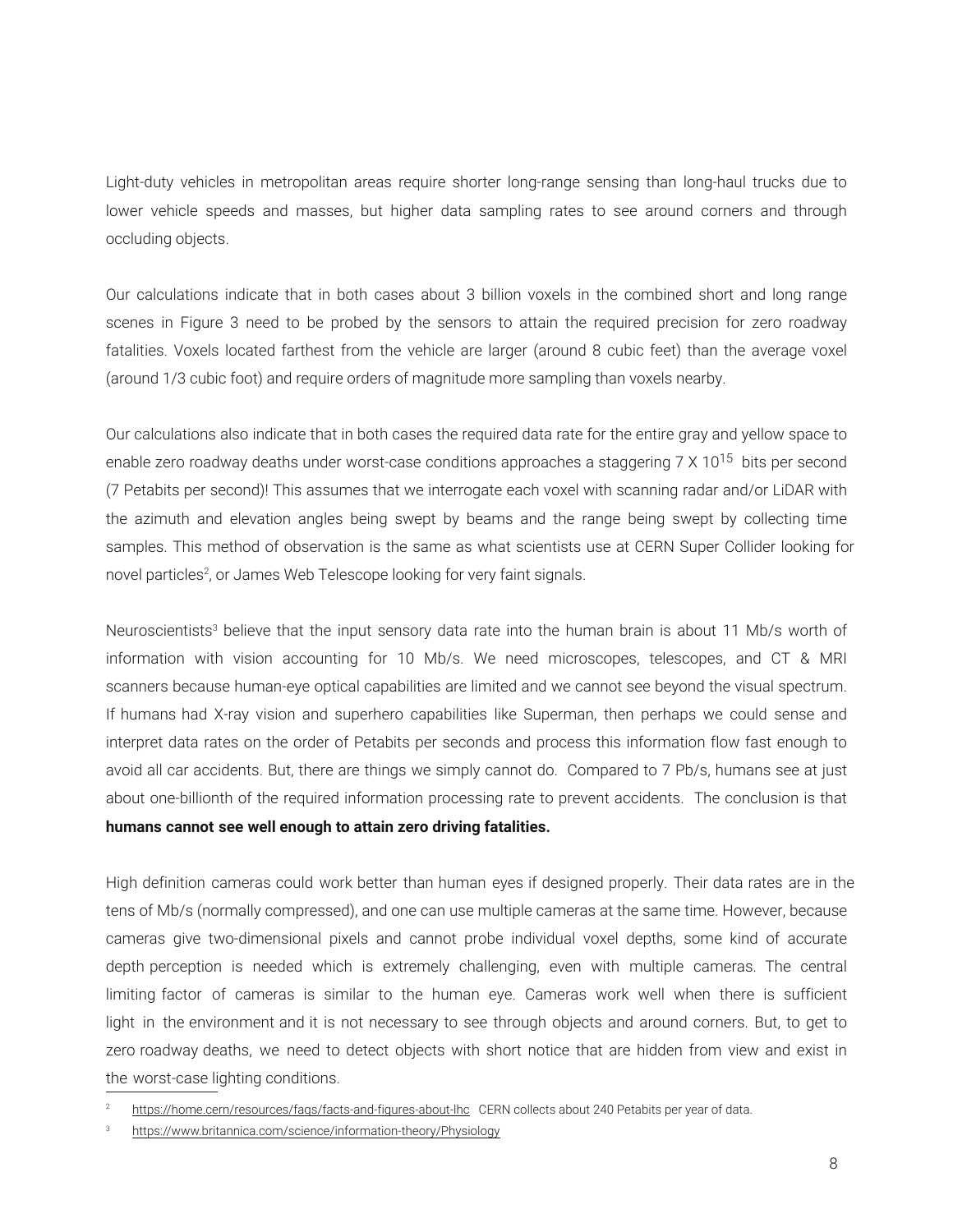Cameras fail in finding these objects no matter how fast they can sample the environment. Thus, like humans it appears **cameras alone cannot sense well enough to attain zero driving deaths.**

The **worst-case** data rate requirements occur when:

- **a** a vehicle first starts operating and has no idea of the scene
- the scene changes noticeably (such as when the vehicle makes a turn or the road takes a sharp bend)
- the weather conditions are poor (the signal-to-noise ratio drops drastically and much more signal repetition and averaging is required)

The average required data rate in typical conditions is much less than the worst-case because the scenery does not change very rapidly and early frames carry a lot of information about current and future frames. Hence, we do not need to scan as repeatedly. However, having zero accidents requires maintaining performance in the worst-case, not the average case.

Based on sensitivity analyses for key variables like range, worst-case SNRs, frame rates and precision, the bottom line is that **any sensor system that physically scans the entire coverage volume will require an incredibly large data rate** to reconstruct the scene soon enough, clear enough, and far enough to eliminate roadway deaths under worst conditions. **No current system comes close to this.**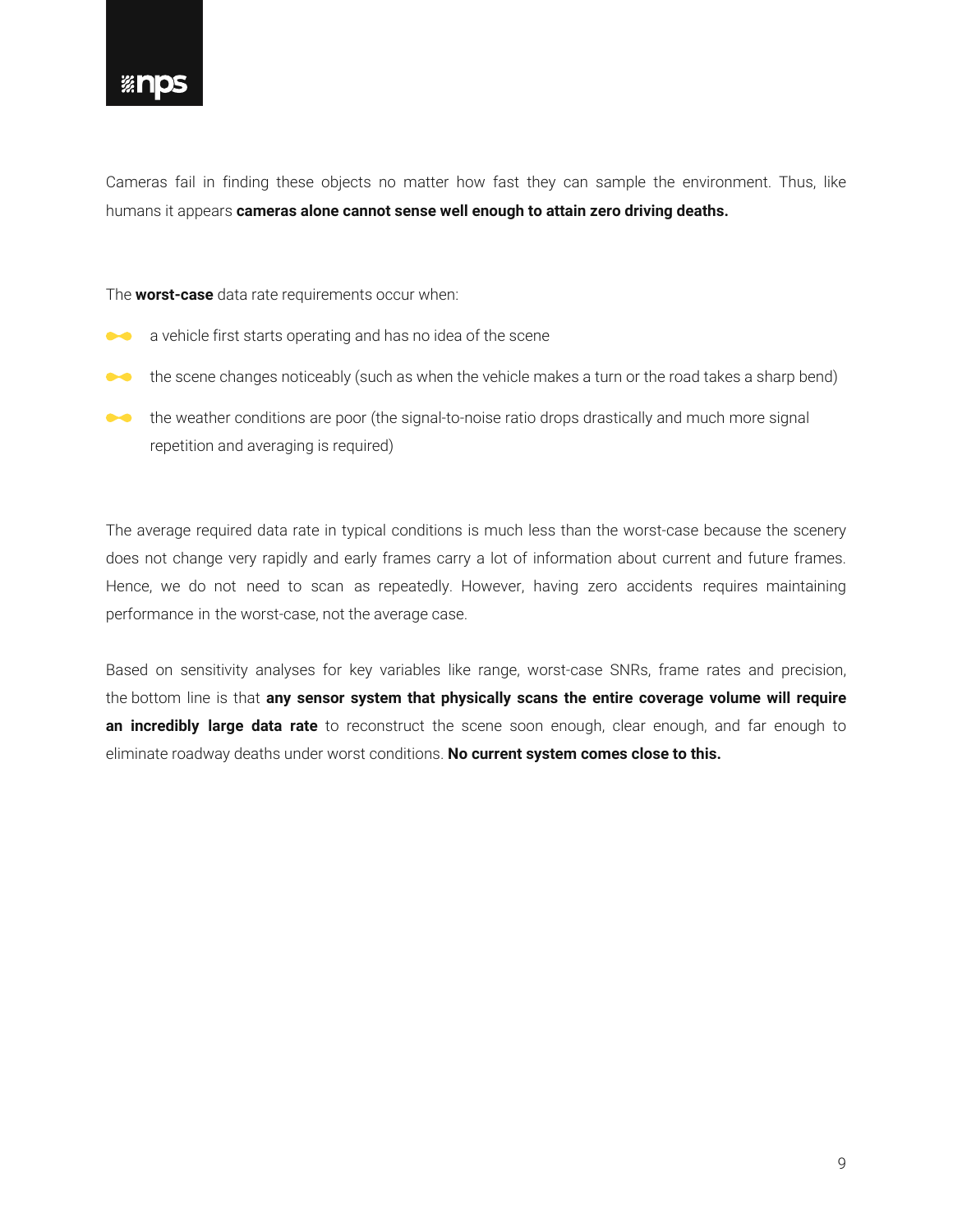#### New Method: The Atomic Norm

A new mathematical framework has been discovered that, when combined with advanced sensors and "system on a chip" (SoC) technology, allows the massive data rate requirement for scene reconstruction to be addressed and vehicles with and without human supervision to sense well enough to eradicate roadway deaths.

This new method, called the Atomic Norm (AN), is based upon a compressed sensing framework developed in the early 2000's at Caltech, UCLA, and Stanford to improve magnetic resonance imaging (MRI), and first published by researchers at Caltech and MIT in 2012<sup>4</sup> . Compressed sensing reduces the number of measurements required to maintain a certain level of performance.

The AN framework has been tailored specifically for radar, LiDAR detection and signal processing. AN has many advantages over conventional radar techniques. Specifically, it inherits the defining property of compressed sensing and reduces the data rate requirement by orders of magnitude compared to scanning LiDAR and beam-steering radar. And it is capable of handling worst-case scenarios (e.g., fast changing environments).

One of AN's advantages is that it does not require the scene to be **physically scanned** with narrow beams. Instead, it uses much wider beams and better computation to allow each voxel in the coverage volume to be interrogated individually. The AN method can be applied to do this efficiently and with great efficacy, and NPS has demonstrated this capability for the first time ever.

The AN relies on the fact that not all voxels are occupied  $-$  in fact, most are not and are simply free space. If only a fraction of the voxels is occupied, then the AN can obtain the **exact same performance** as physical scanning with only a fraction of the data rate. Typically, just 0.1% to 1.0% of the voxels are occupied and this reduces the data rate by a factor of 0.01 to 0.08 times the rate without the AN while continually monitoring the entire space at all times. (The Appendix summarizes the equations used for this result.)

<sup>4</sup> "Robust uncertainty principles: Exact signal reconstruction from highly incomplete frequency information." EJ Candès, J Romberg, and T Tao. IEEE Transactions on Information Theory 52 (2), 489-509 (2006)

<sup>&</sup>quot;Compressed Sensing". David L. Donoho. IEEE Transactions on Information Theory 52 (4): 1289-1306 (2006)

<sup>&</sup>quot;The Convex Geometry of Linear Inverse Problems". Venkat Chandrasekaran, Benjamin Recht, Pablo A. Parrilo and Alan S. Willsky. Foundations of Computational Mathematics. Volume 12, pages 805–849 (2012)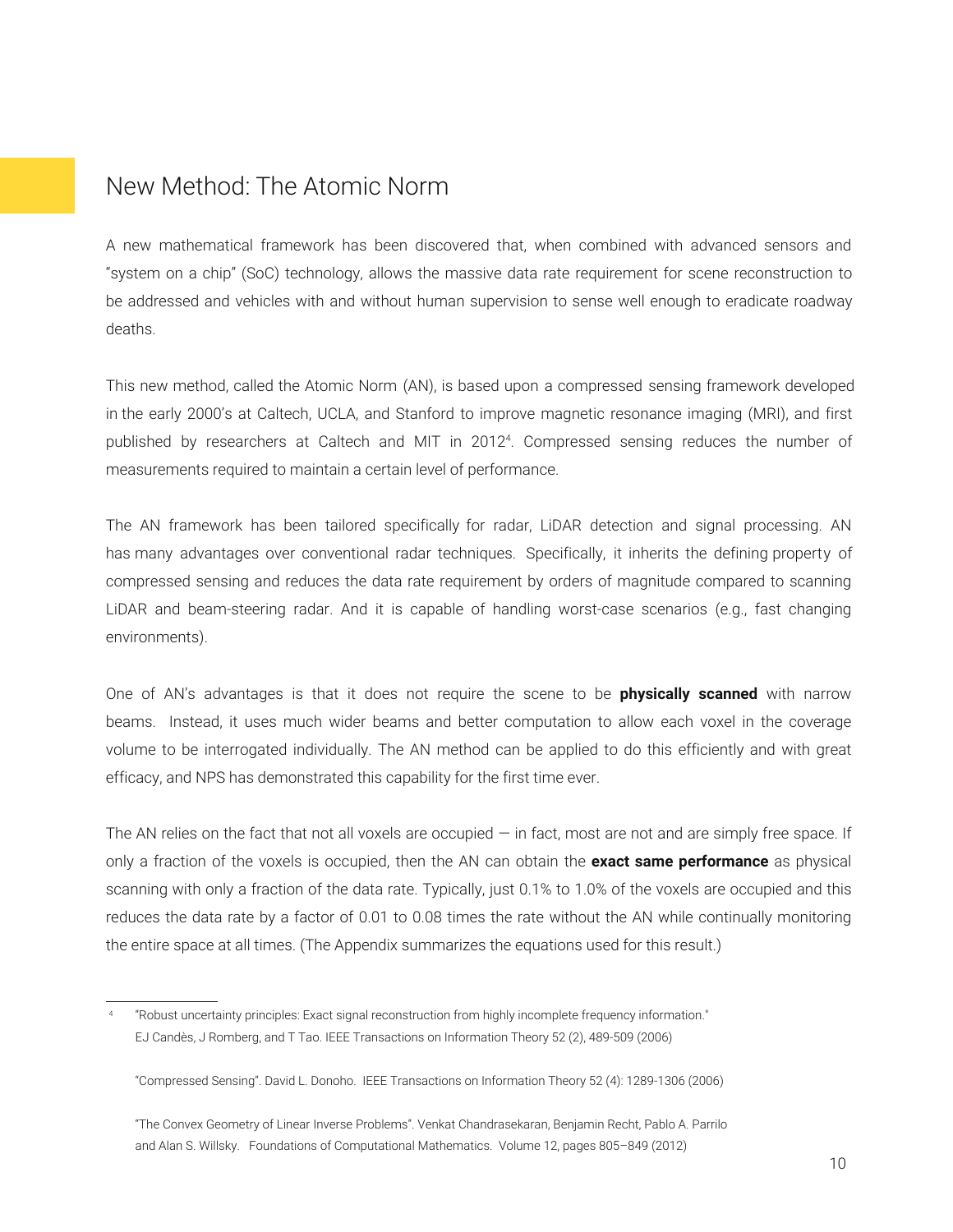

In addition to reducing the required data rate, the AN can obtain the same performance as conventional radar algorithms by using 1/50th of the transmit power. This is a 17 db improvement<sup>5</sup> in performance over conventional radar algorithms, yielding much higher resolution and many more hits on targets. Current conventional automotive radars can barely detect a pedestrian up to 100 meters away, but with the new AN technique it is possible to see a pedestrian in excess of 600 meters<sup>6</sup>.

**Using the AN, and based on sensitivity analyses for the key variables, we conclude that human-driven and autonomous vehicles must be able to sense the environment at a peak rate on the order of 100 Tb/s to handle a surge of sensor data in the worst conditions.** 

<sup>5</sup> Alternatively, if we fix the transmit power, the AN can increase the detectable range by more than a factor of 2.5, thereby allowing one to sense much farther.

<sup>6</sup> "Letting Robocars See Around Corners". IEEE Spectrum, January 23, 2022. Behrooz Rezvani, Babak Hassibi, Fredrik Brannstrom and Majid Manteghi. https://spectrum.ieee.org/car-radar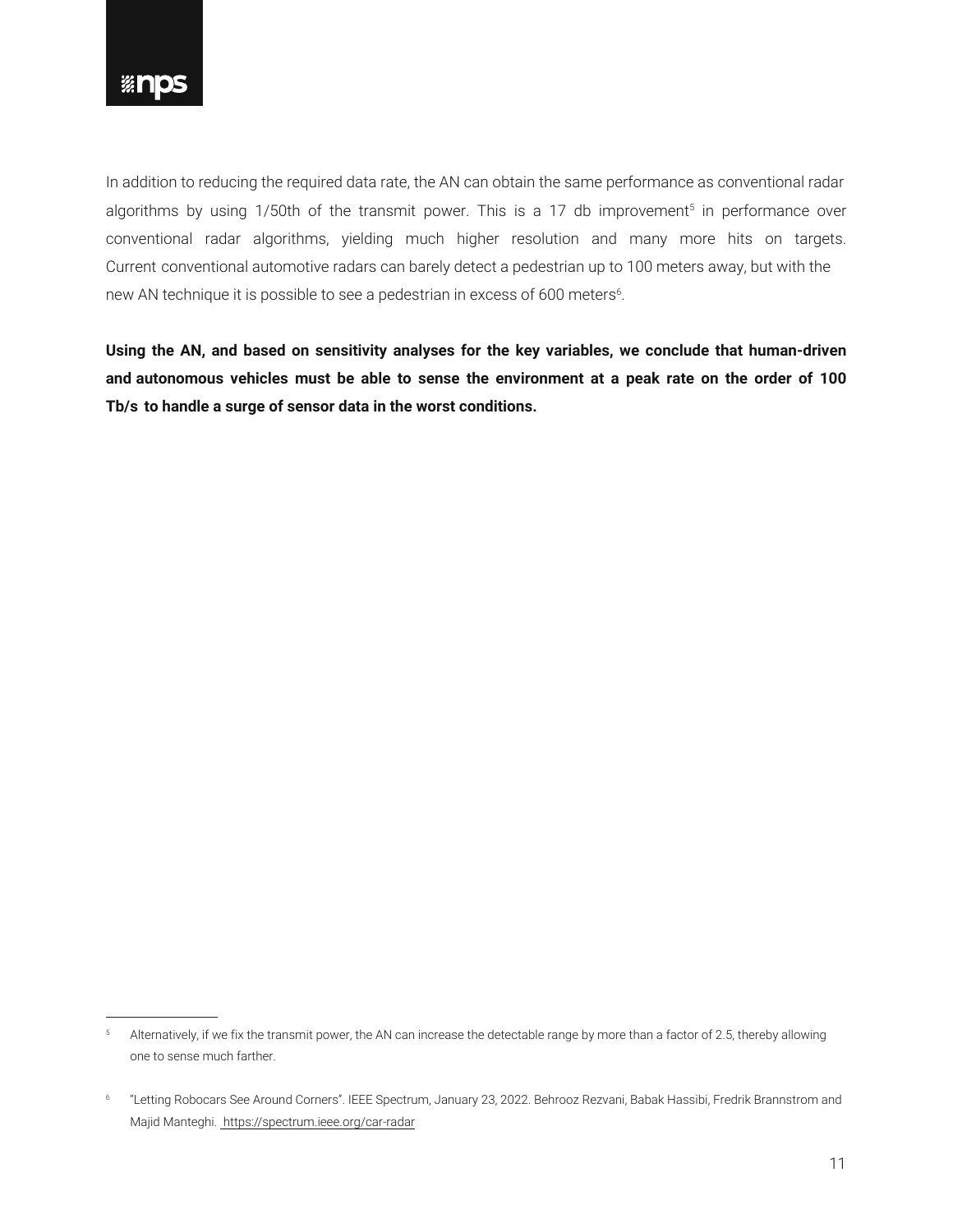# **What is Required for Vehicles to Sense 100 Tb/Sec?**

There would be no preventable roadway deaths and injuries if:

- roadway users never collided
- vehicles always stayed on the road
- vehicles always stayed upright

In practice, these absolute requirements are overly stringent. Roadway users could collide if impact forces do not cause any injuries. Similarly, vehicles could leave the road and/or turn over if they are designed to prevent injuries from these events given the physics involved. However, to keep things simple, let's stick with the absolute requirements.

Figure 4 shows how the requirement of zero roadway deaths flows down to specify requirements for sensing and how meeting sensing requirements flows up to enable other system requirements.



**Figure 4.** Requirements Flow-down for Zero Roadway Deaths.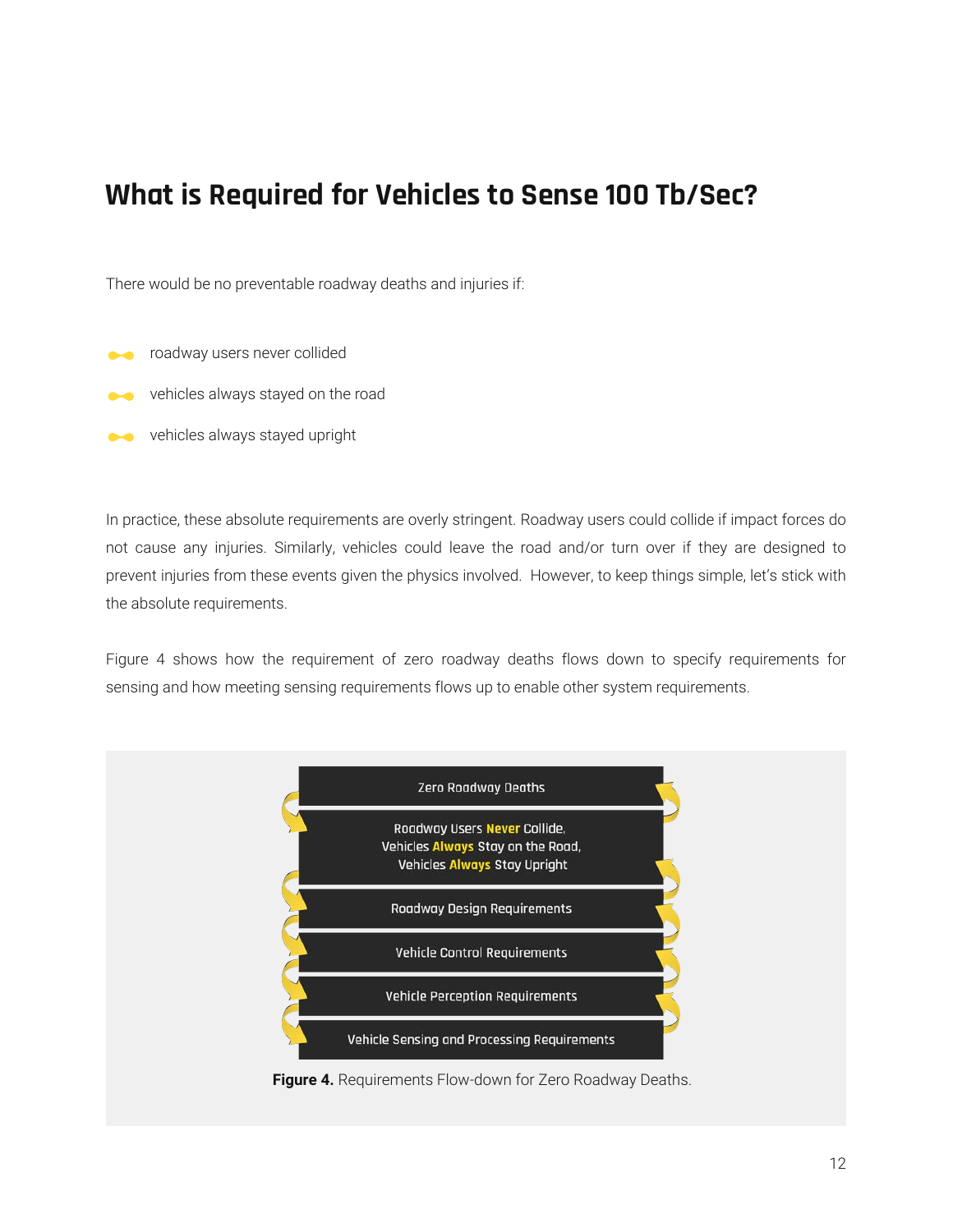

**Our premise is that 100% awareness of what is in the environment at all times is required to enable zero roadway deaths, and by sensing and processing on the order of 100 Tb/sec in worst conditions, the higher-level system requirements will be easier to meet.** To do this, in addition to the Atomic Norm, a combination of multi-band radar, solid state LiDAR, SoC processors, and digital maps will be required to sense and process information that can used to recognize different road users and road infrastructure, and to detect and provide information about unknown and occluded objects for further analysis by the perception engine.

Different radar bands complement each other by having different propagation and reflection properties. The higher bands have better resolution, but have less range, are more susceptible to rain and fog, and cannot go through objects or see through occlusions. The lower bands have lower resolution, but have better range (especially in adverse weather conditions and can both go through and bend around objects. Because different objects have different reflectivity (radar cross sections at different frequency bands, one can use the different radar responses to determine the constituent material of different targets (e.g., differentiate metal from soft tissue. This means the radar has to use causal inference and reasoning to interpret the multi-spectral response from the environment.

Solid state LiDAR has precise scanning repeatability advantages and avoids moving parts, which could be susceptible to damage and failure. In addition to radar, LiDAR is used for the long-range field of view (FOV. It relies on having multiple lasers and detectors looking at the same portion of the FOV to increase the signal-tonoise ratio and to improve the range while adding photon path diversity for higher reliability. Carefully designed laser pulse sequences are used to boost the signal levels and detect and position multiple targets within a single voxel.

Highly advanced AI edge processors are needed to track, analyze, and interpret the blistering data flow from each sensor modality. SoC processors are high-end very low power dedicated silicon chips with semi-flexible architecture. They are the computational workhorses required to process the combined rate of 100 TB/sec, so several tens of them will be required to work in parallel and in symphony.

Finally, digital maps help us know when roads bend and slopes occur and give a priori clues for the sensing system to survey more intelligently by focusing the long-range LiDAR and radar on the voxels of greatest interest. Also, knowing where hills crest allows speeds to be safely adjusted to mitigate the risk of not being able to see over hills. Maps are one of many information sources which can be used for focusing sensing attention on where greater interrogation is needed. The current route plan, predictions about other vehicles, weather conditions, audio detection of emergency sirens, image detection of flashing police lights, time of day... can all help guide interrogation.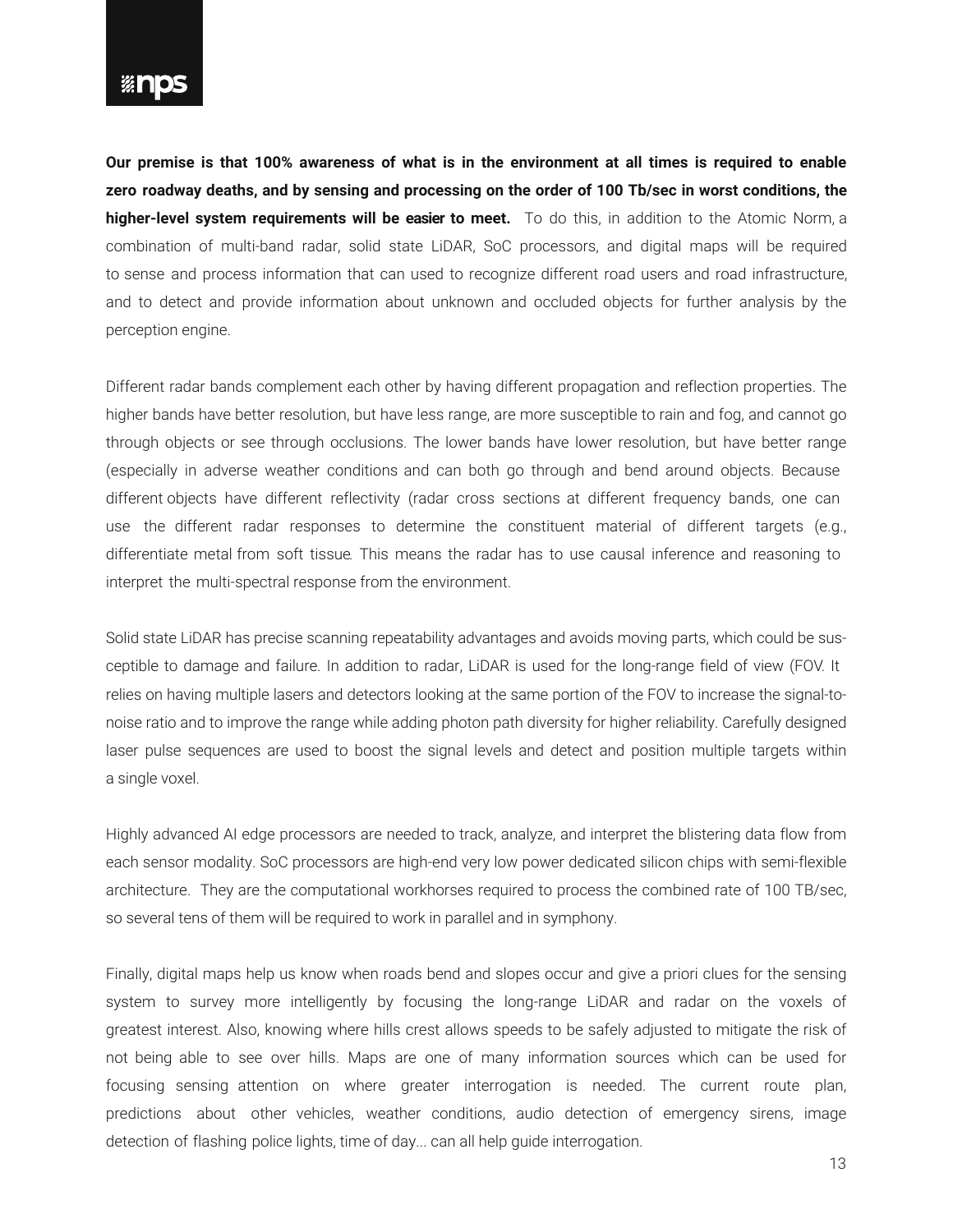## **Can Vehicles Sense 100 Tb/Sec?**

To assess whether on the order of 100 Tb/sec can be sensed in an environment, pilot-scale prototype hardware and software were developed and then tested at an airfield in California. The prototype is based on a sparse, wide-aperture multi-band radar architecture. It uses a variety of frequencies and exploits the particular properties of each to deal with the unwelcome impacts of weather and to see through and around corners. It also employs solid state LiDAR, Atomic Norm advanced signal processing, and sensor-fusion algorithms to produce an integrated digital representation of the environment.<sup>7</sup>

Experiments verified that the range, angular resolution, and precision of the core sensor element<sup>8</sup> for an envisioned platform are close to theoretical performance limits. This pilot scale proof-of-concept leads us to conclude that the technology exists for vehicles to see well enough to enable zero roadway deaths. For us, enough hardware and software has been tested to prove 100 Tb/sec is viable. This is no longer a conjecture or a hypothesis. All that remains now is scaling.

<sup>7</sup> "Letting Robocars See Around Corners". IEEE Spectrum, January 23, 2022. Behrooz Rezvani, Babak Hassibi, Fredrik Brannstrom and Majid Manteghi. https://spectrum.ieee.org/car-radar

<sup>8</sup> A sensor element is an observation device that can measure a signal of interest with certain accuracy. Often-times the signal level of interest is buried deeply in the noise and so the observations must be repeated thousands of times in order to recover the signal of interests. Each observation is measured in bits.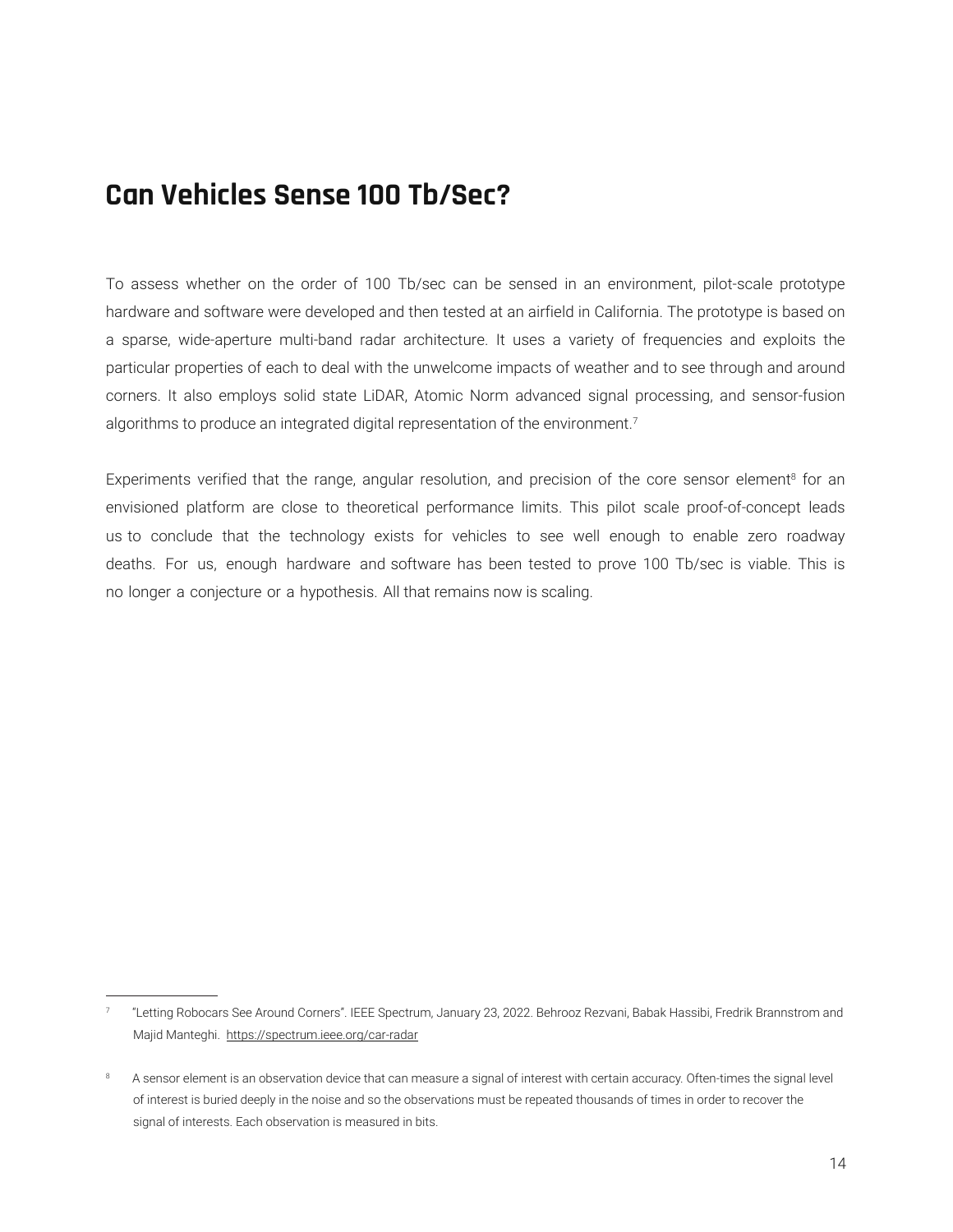#### **%nos**

# **Conclusions**

Based on principles from physics and information theory, we conclude it is possible for sensors to see well enough to enable zero roadway deaths. And, based on demonstrated prototype testing of NPS's sensing and processing platform, we conclude commercially viable and scalable technology exists to do this, and it is realistic to build such a system.

In order to see soon enough, clear enough and far enough to enable zero roadway deaths, both human-driven and autonomous vehicles must be able to sense the environment at a peak rate of about 100 Tb/s to handle a surge of sensor data in the worst conditions. Sensing and processing information at this immense rate will allow companies developing advanced human driver assistance systems (ADAS) and fully autonomous driving systems to accelerate progress toward zero roadway deaths. The key question for these companies going forward is "What must be true to get to zero preventable roadway deaths?". We have concluded that seeing and processing about 100 Tb/sec is one of these necessary requirements and this is indeed possible by combining breakthrough analytics, advanced multi-band radar, solid state LiDAR, sensor fusion and system on a chip technology.

The path forward should focus on two types of driving: human and autonomous. Human driving requires a human to be actively engaged to supervise the driving system. Autonomous driving never requires human supervision.

Both human and autonomous driving must target zero roadway deaths and injuries as the objective. By simultaneously integrating human and autonomous driving systems in vehicles and using 100 Tb/ second technology, telematics data (real-time and historic) and digital maps to anticipate the road ahead, one can determine when it is safe to drive autonomously with zero deaths and injuries and when it isn't. Such an approach can safely prepare humans to help drive when needed (vs. requiring instantaneous situation awareness), inform them about what they will likely need to do, and prevent the vehicle from operating autonomously if they do not engage. As technology improves, the percent of each trip driven autonomously and safely will increase, and more value will be realized from autonomous driving systems.

When will autonomous driving reach 100%? Most likely never. As David Zipper<sup>9</sup> emphatically states, "Only humans are dumb enough to think they should be driving in every condition possible, whereas machines are much smarter than that."

https://twitter.com/davidzipper/status/1478016041582272514?s=11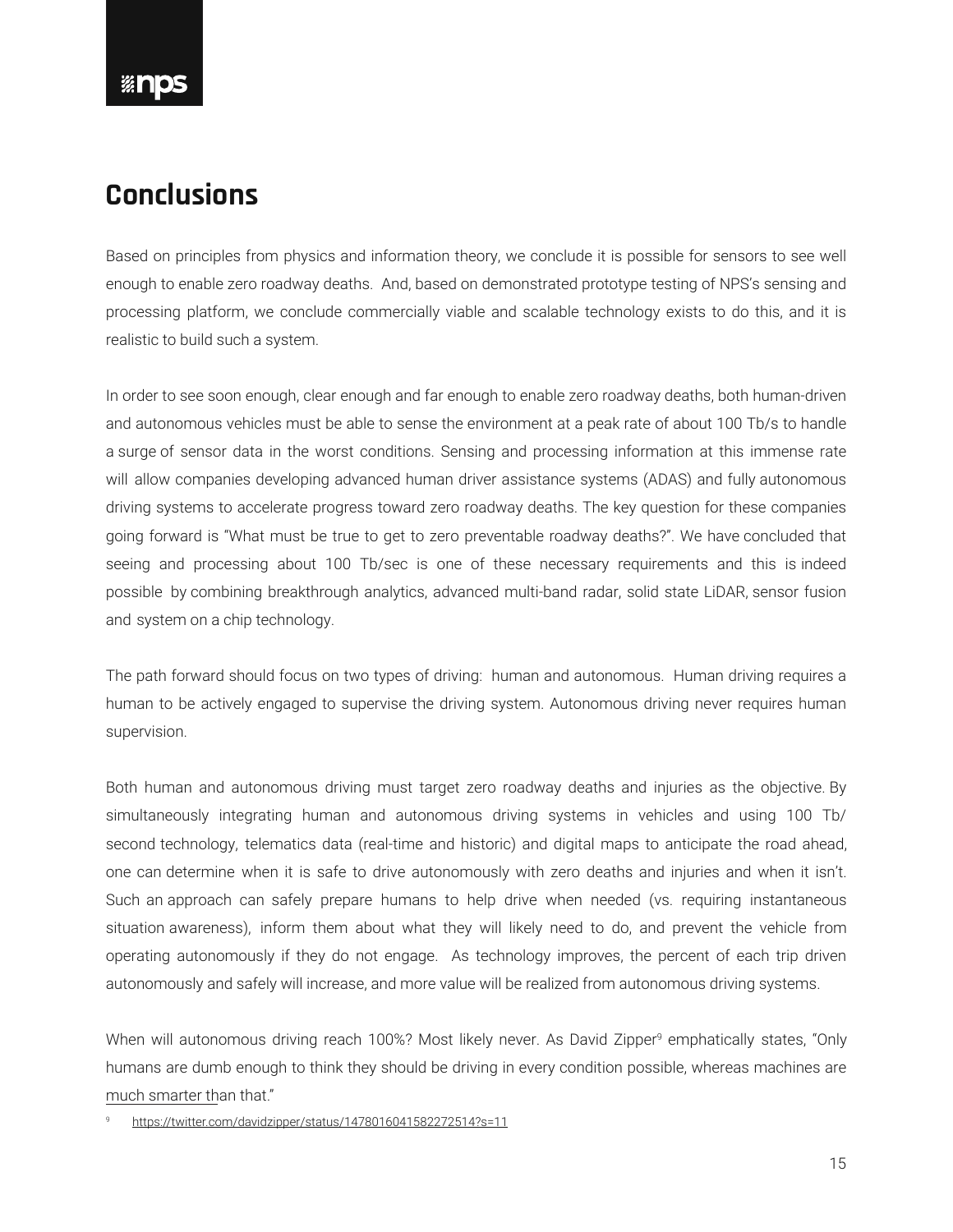The objective is zero roadway deaths and injuries, not 100% autonomous driving. Driving does not need to be 100% autonomous under all conditions to realize significant societal, business and consumer value. But, when driving autonomously, ensuring zero accidents is essential.

Some might argue that the cost of sensing 100 Tb/sec is impractical for large scale deployment on vehicles with and without human supervision. While much remains to be proven, to argue against pursuing this opportunity based on cost is to argue against the history of technology innovation. Consider that chips in the early 1950's could only be afforded by the US government for very special defense applications. And look at where chip cost and chip proliferation are now.

Furthermore, ride-hailing drivers earning \$15/hour and averaging 30 operating miles per hour cost \$0.50 per mile. This is equivalent to spending \$100,000 on a fully autonomous driving system with a 200,000-mile life. And, for long haul truck drivers costing \$0.80 per mile, the corresponding breakeven cost is \$160,000. The cost of sensing and processing 100 Tb/sec to enable zero roadway deaths should not be a "showstopper", especially given anticipated reductions in SoC cost and that human drivers collectively have proven they cannot get to "zero".

Finally, **Vision Zero, The Road to Zero Coalition**, and the **U.S. National Roadway Safety Strategy** have embraced zero roadway deaths as the objective, not just improved safety. These important initiatives focus on a system-of-systems approach to attain this objective. Being able to sense and process 100 Tb/ sec could significantly reduce the costs implied by this redundant system approach.

NPS has demonstrated multiple sensor elements of its envisioned 100 Tb/s system and has proven that it meets the theoretical expectation of physics and information theory. Based on this progress, our intent is to develop and validate a full scale, cost effective system that can be brought to everyone. To this end, NPS looks forward to teaming with ADAS and autonomous driving system developers, telematics companies, system-on-chip suppliers, government agencies, and roadway safety advocates to accelerate progress toward zero roadway fatalities.

Henry Ford said his goal was for every working family to own a car. Our goal is to prevent these families from losing a loved one in a car crash.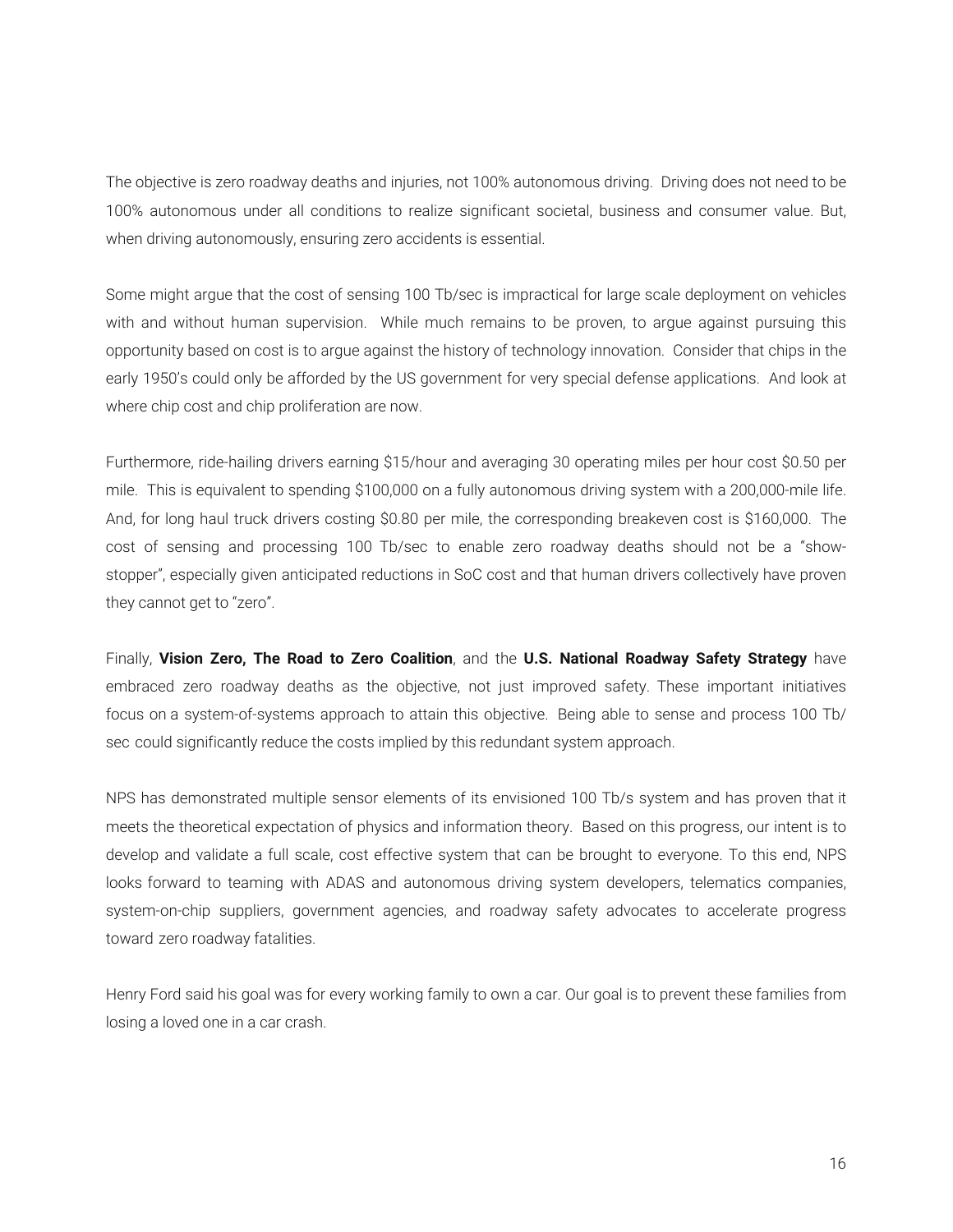#### *<b>Inps*

### **APPENDIX**

To better understand the edge cases for long-haul trucking, we spoke with trucking company operators and people developing autonomous driving systems for over-the-road trucks. We asked them how far up the road and around trucks they feel they need to see to be able to safely stop under the worst conditions. In both cases, sentiments are to see:

- **about 250 meters around and 1000 meters up ahead**
- $\bullet\bullet\bullet$  at short and long range elevation angles of about 24 $\circ$  and 6 $\circ$ , respectively
- with a long-range azimuth angle of about 30°

Using these requirements and state-of-the-art values for range precision (0.3 meters) and angular precision (0.05°), the short-range gray space in Figure 3 is segmented into 2.9 billion voxels and the longrange yellow space is segmented into 0.2 billion voxels. This means a total of 3.1 billion voxels in the combined short and long range scenes need to probed by the sensors. The average voxel is about 8.5 inches cubed (9800 cm3) and the voxel size at the maximum range of 1,000 meters is about 2 feet cubed (225,000 cm3). Not every voxel gets sampled or observed for information at the same rate. For example, voxels located at 1000 meters require orders of magnitude more sampling than the ones at 100 meters.

Signal-to-noise ratio (SNR) is measured in decibels. A -30db SNR means the power of the reflected signal off a target is one-thousandth of the power of the ambient noise, and a -40db SNR is one-ten-thousandth. To get a detection reliability over 90% and a less than one-in-a-million false alarm frequency, one needs a signal-tonoise ratio of 12 db (i.e., that the power of the reflected signal must be 16 times greater than the power of the noise). Achieving this desired signal-to-noise ratio from signals that are -30 db and -40 db below the noise level requires many thousand rounds of signal retransmission.

Using -30db and -40db as representative values for worst-case SNRs at ranges of 250 meters and 1,000 meters, respectively, 12 bits accuracy of each sampled observation, and frame rates of 20 Hz, the resulting data rate for the entire gray and yellow space is a staggering 6.8  $\times$  10<sup>15</sup> bits/second (6.8) Petabits per second)! About 55% of this rate is for short-range (3.7 Pb/s) and about 45% is for long-range (3.1 Pb/s). The required data rate for the average voxel is 2.2 X 106 bits/second (2.2 Mb/s).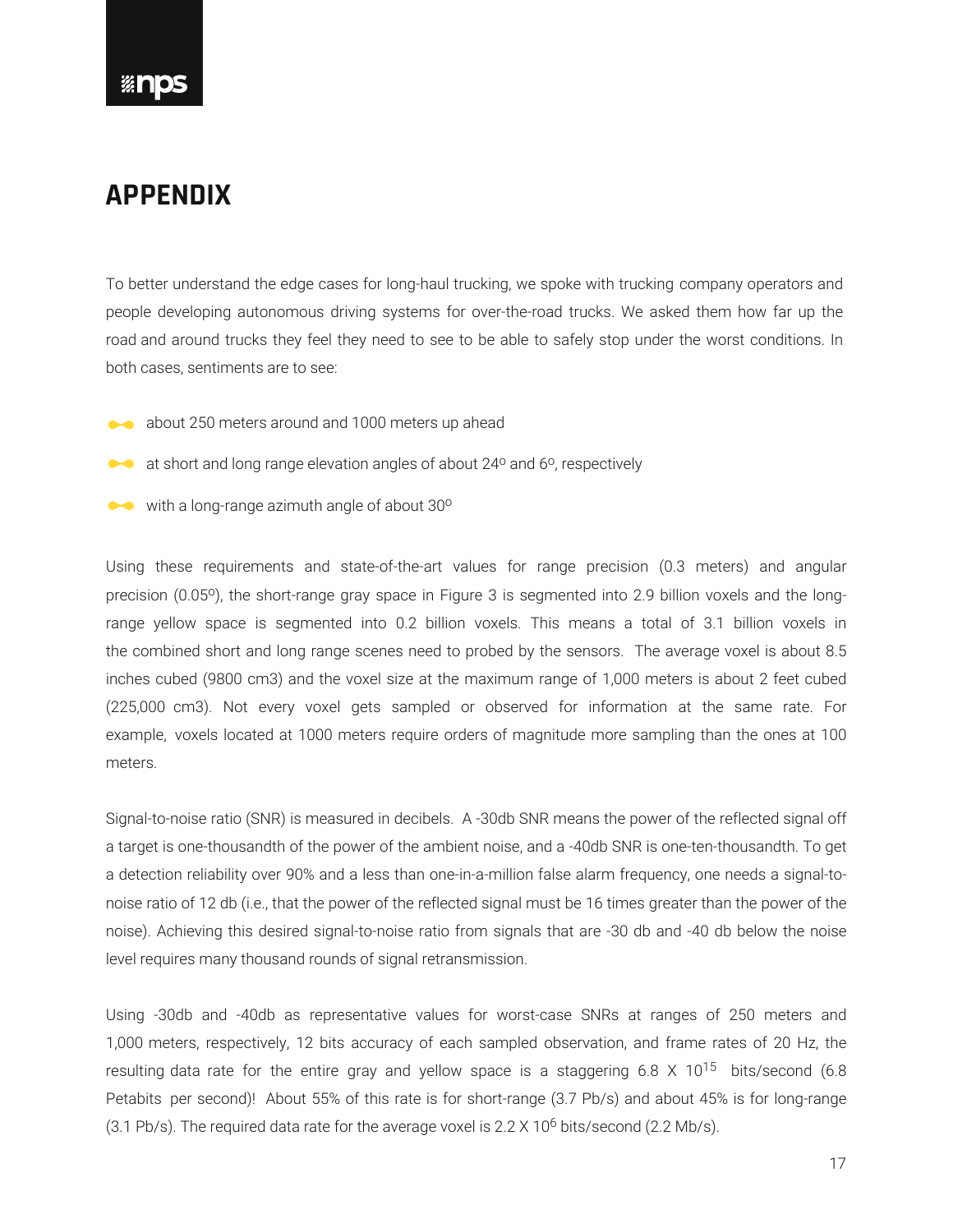Light-duty vehicles in metropolitan areas require shorter long-range sensing than long-haul trucks due to lower vehicle speeds and masses, but higher data sampling rates to see around corners and through occluding objects. In this case, vehicles need to see:

- about 250 meters around and 500 meters up ahead
- at short and long range elevation angles of about 24<sup>o</sup> and 6<sup>o</sup>, respectively
- with a long-range azimuth angle of about 60<sup>o</sup>

Using the same values for the remaining key variables as we did with long-haul trucks, the resulting data rate is the same, 6.8 Pb/s.

The equations underlying these results are shown in the box below.

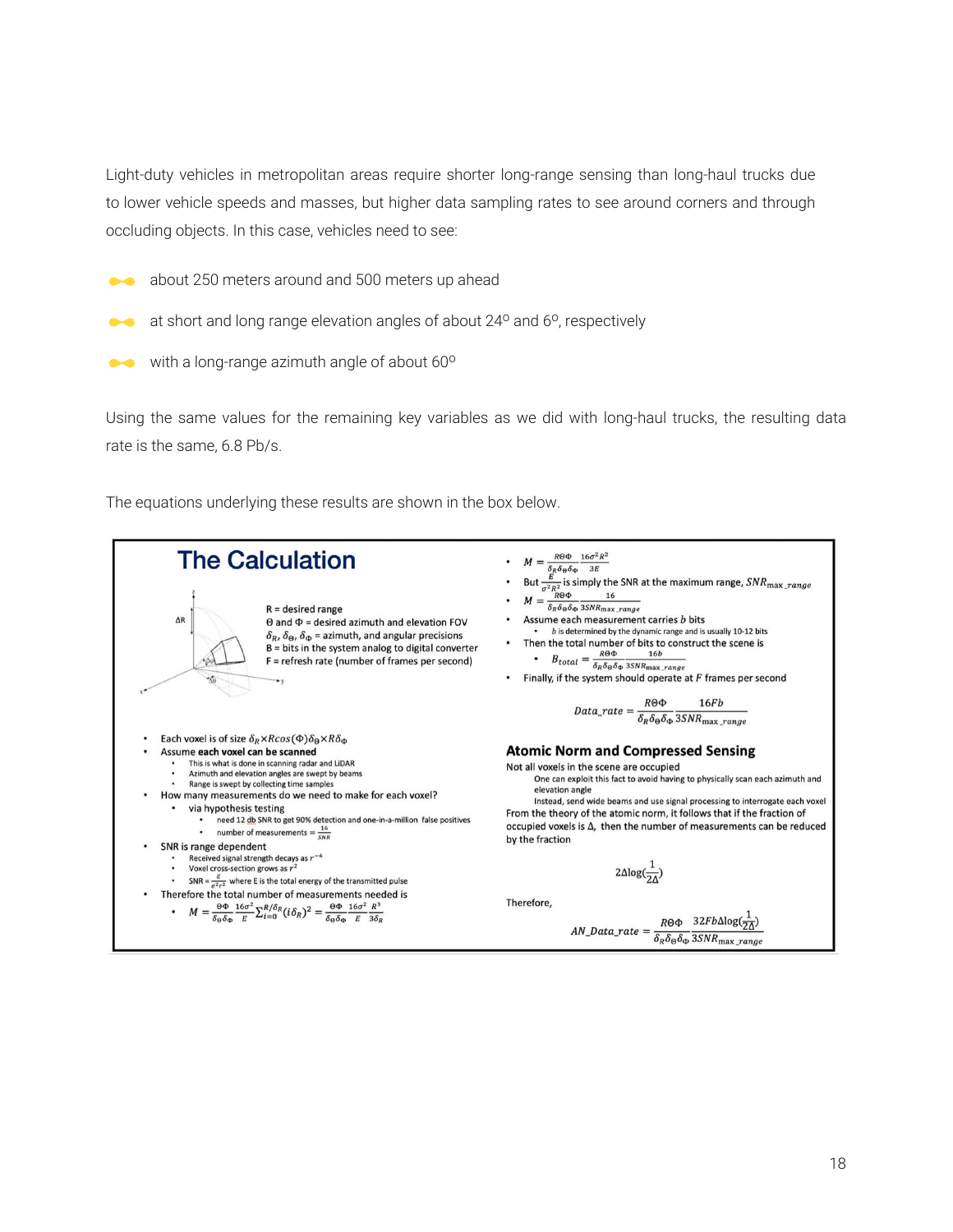#### **About the Authors**

Dr. Behrooz Rezvani is a serial entrepreneur and founder and CEO of Neural Propulsions Systems, Inc. (NPS.ai), a pioneer in autonomous driving and sensing platforms. His vision and accomplishments have had a major impact on the wired and wireless industry and these systems are shipping in billions of flagship products across nearly every industry and application. The companies founded by Rezvani have had a major influence on the landscape of telecommunications. Prior to NPS, he was technical advisor to Liberty Global management for the Machine Learning application for understanding customer needs. He was the cofounder of Quantenna, an industry leading Wi-Fi technology company through a very successful IPO in 2016 and then purchased by ON Semiconductor for \$1B in 2019. Quantenna was the first company in the world to pioneer high-speed wireless MIMO for home networks. He also founded Ikanos Communications, a leader in DSL modem/infrastructure IC and home gateways, and led its successful IPO in 2005 that later was acquired by Qualcomm. Ikanos was the first company in the world to deliver more than 100Mb/sec data to homes. The technology developed by Ikanos was later adopted by ITU-T as the global standard for VDSL. Dr. Rezvani has more than 40 patents to his name in the areas of communications and information theory. He obtained his Ph.D. from Marquette University. He was member of TAB for Century Link and advisor to Swisscom Ventures.

Dr. Babak Hassibi is the inaugural Mose and Lillian S. Bohn Professor of Electrical Engineering at the California Institute of Technology (Caltech), where he has been since 2001. He is co-founder and Chief Technologist of Neural Propulsions Systems, Inc. (NPS.ai), a pioneer in autonomous driving and sensing platforms. From 2011 to 2016 he was the Gordon M Binder/Amgen Professor of Electrical Engineering and during 2008–2015 he was the Head of the Electrical Engineering Department, as well as Associate Director of Information Science and Technology. Prior to Caltech, he was a Member of the Technical Staff in the Mathematical Sciences Research Center at Bell Laboratories, Murray Hill, NJ. He obtained his Ph.D. degree from Stanford University in 1996 His research interests span various aspects of information theory, communications, signal processing, control and machine learning. The work of his research group has been influential in the development of wireless communications standards (WiFi, 2G, 3G and 4G cellular). Among other awards, Hassibi is a recipient of the US Presidential Early Career Award for Scientists and Engineers (PECASE) and the David and Lucille Packard Fellowship in Science and Engineering. He was the General Chair of the 2020 IEEE International Symposium on Information Theory. He is the author of the books "Linear Estimation" (Prentice-Hall, 2000) and "Indefinite Quadratic Estimation and Control" (SIAM 1999). He has authored more than 300 peer-reviewed book chapters and journal and conference papers, as well as over 20 US and international patents.